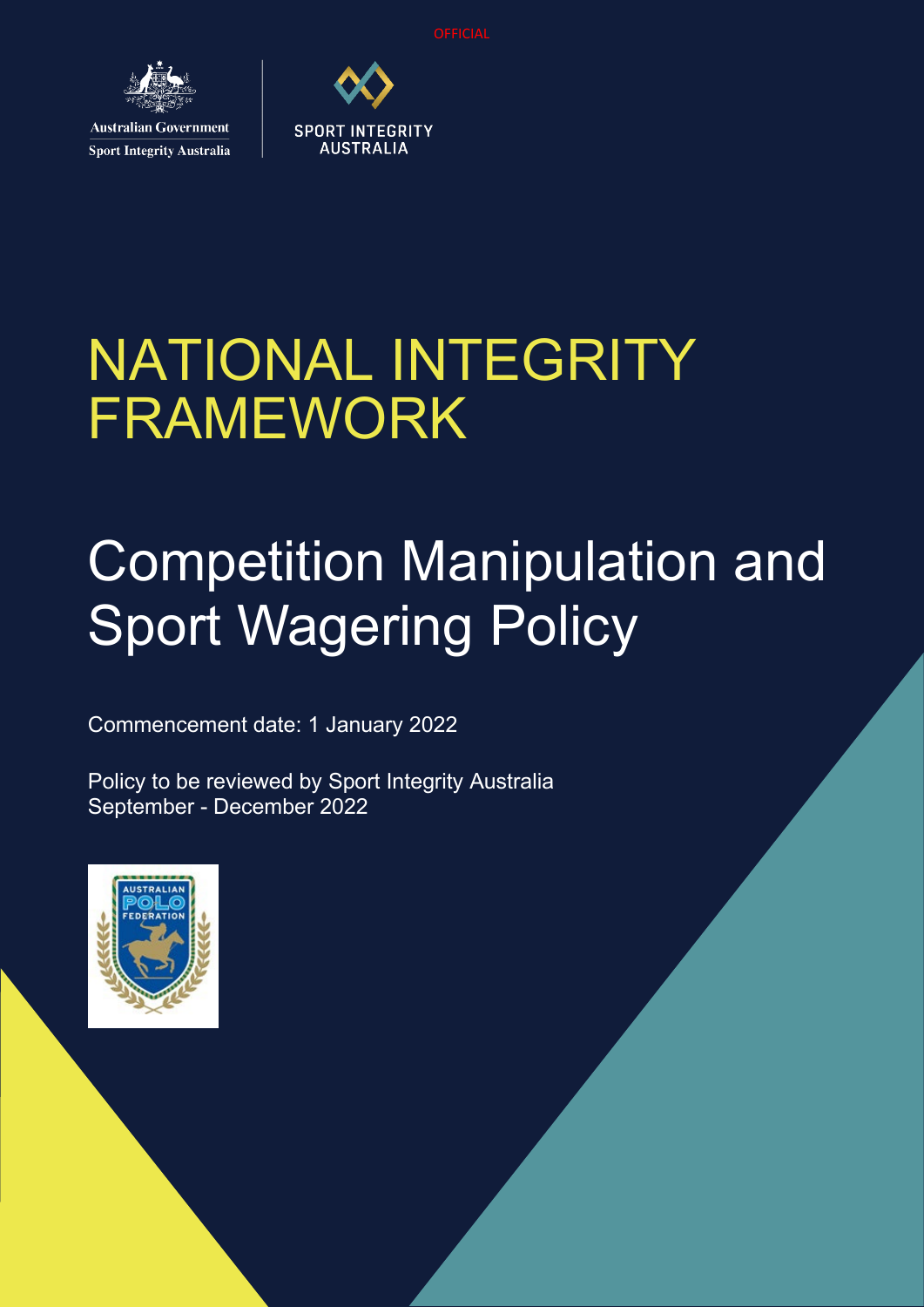## OFFICIAL

## **TABLE OF CONTENTS**

| 1.  | <b>Definitions</b>                                  | 1            |
|-----|-----------------------------------------------------|--------------|
| 2.  | <b>Jurisdiction</b>                                 | 1            |
| 3.  | <b>Prohibited Conduct</b>                           | 1            |
| 3.1 | <b>Prohibited Conduct</b>                           |              |
| 4.  | <b>Obligations</b>                                  | $\mathbf{2}$ |
| 4.1 | Reporting                                           | 2            |
| 4.2 | Information sharing                                 | 3            |
| 4.3 | Monitoring by Wagering Service Providers            | $\sqrt{3}$   |
| 4.4 | Sponsorship within Polo                             | $\sqrt{3}$   |
| 5.  | <b>Complaints, Disputes &amp; Discipline Policy</b> | 4            |
| 6.  | <b>National Integrity Framework</b>                 | 4            |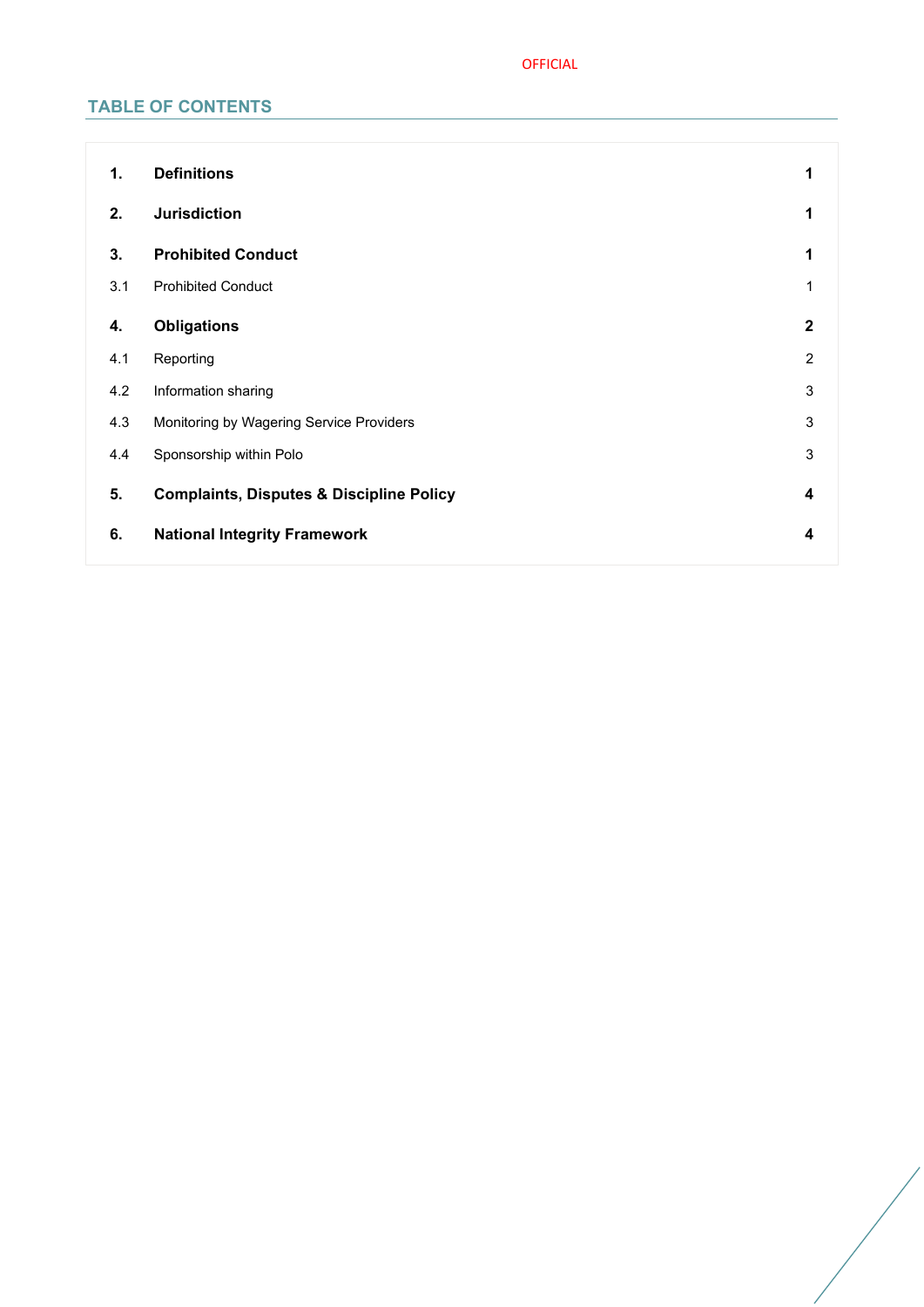## **SUMMARY**

The manipulation of sporting competitions and related activities undermines the integrity of sport.

Manipulating sporting competitions can be a crime and punishable by law.

This Policy prescribes prohibited conduct which constitutes a breach, as well as offences which must be reported to Australian Polo Federation.

Through this Policy, the Australian Polo Federation aims to ensure that its core values, good reputation and positive behaviours and attitudes are maintained.

## <span id="page-2-0"></span>**1. Definitions**

Defined terms not otherwise defined in this Policy have the meaning given to them in the National Integrity Framework. In this Policy the following words have the corresponding meaning:

**Benefit** means any advantage and is not limited to property.

**Wagering Service Provider** means any company or other undertaking that promotes, brokers, arranges or conducts any form of wagering activity in relation to Polo in Australia.

**Inside Information** means any information connected to the conduct, management or organisation of a sporting event that is not generally available and if it were generally available, the information, would, or would be likely to, influence a person's decision to bet on the sporting event or in making any other betting decision.

**Policy** means this Competition Manipulation and Sport Wagering Policy.

**Prohibited Conduct** means conduct proscribed by clause [3](#page-2-2) of this Policy.

#### <span id="page-2-1"></span>**2. Jurisdiction**

This Policy applies to:

- (a) Relevant Persons; and
- (b) Relevant Organisations.

## <span id="page-2-2"></span>**3. Prohibited Conduct**

#### <span id="page-2-3"></span>**3.1 Prohibited Conduct**

 $\mathcal{L}^{\mathcal{L}}$ 

A Relevant Person commits a breach of this Policy when they, either alone or in conjunction with another or others, engage in any of the following conduct:

- (a) participate (whether by act or omission) in improperly altering the result or the course of an Activity in order to remove all or part of the unpredictable nature of the Activity to obtain a Benefit for themselves or others by:
	- (i) the direct, pre-meditated or planned interference with the natural course of an Activity or element of an Activity<sup>1</sup>:
	- (ii) providing modified or false information related to an athlete's identity or personal information;

<span id="page-2-4"></span><sup>&</sup>lt;sup>1</sup> Examples may include, but not limited to, intentionally conceding points, pre-arranging the outcome of a competition, deliberate underperformance (also known as 'tanking') in any manner (through selections or not playing to a person's merits), influencing athlete selections and strategy, or intentional unfair or incorrect officiating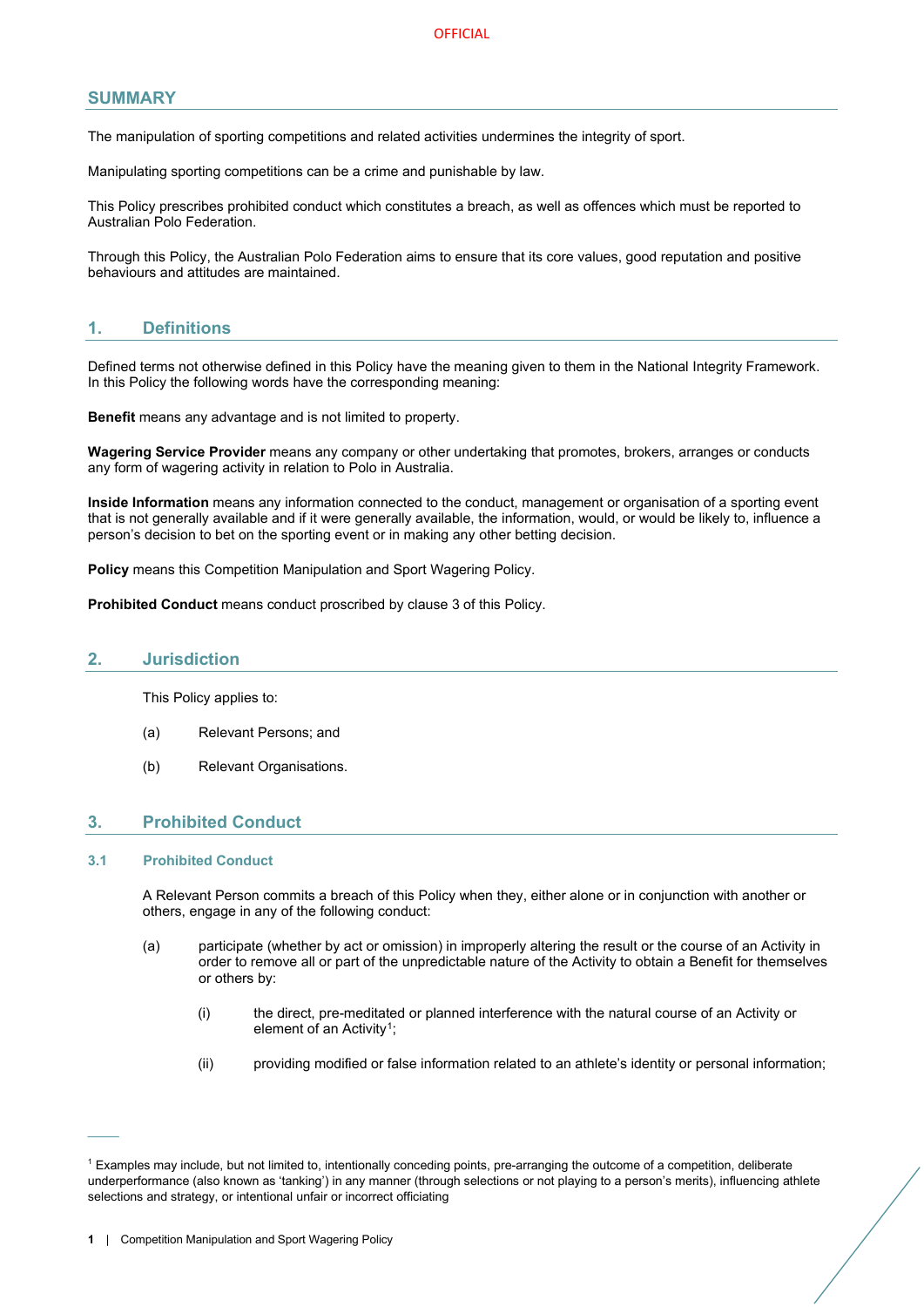- (iii) intentionally modifying playing surfaces, equipment or athlete's physiology to improperly influence the natural course of the event<sup>2</sup>; or
- (iv) providing or receiving any Benefit that might reasonably be expected to bring the Relevant Person, the Australian Polo Federation, or Polo into disrepute;
- (b) bet, or enter into any other form of financial speculation on any Activity, or on any incident or occurrence in an Activity, connected with the Australian Polo Federation, whether or not they are participating in the Activity. For the avoidance of doubt:
	- (i) any bets placed by a betting syndicate or group, such as a 'punter's club', of which the Relevant Person is a member;
	- (ii) an interest in any bet, including having someone else place a bet on their behalf; or
	- (iii) allowing another person to place a bet using a Relevant Person's account,

shall be treated as if the bet was placed by the Relevant Person as an individual;

- (c) facilitate or assist with the making of a bet on any Activity or part of any Activity including communicating in any way, such as by using a mobile phone, computer or other electronic or other device, information that might give another person an unfair advantage if they were to engage in betting related to that information, other than as required as part of their official duties;
- (d) disclose Inside Information, other than as required as part of their official duties;
- (e) accept a Benefit to incite, cause or contribute to any breach of this Policy;
- (f) facilitate, assist, aid, abet, encourage, induce, cover-up or be complicit in any Prohibited Conduct;
- (g) attempt to engage in any conduct which would be Prohibited Conduct if successful; or
- (h) fail to promptly report to the Australian Polo Federation's National Integrity Manager any of the matters listed in claus[e 4.1](#page-3-1)[\(a\)](#page-3-2) and [\(b\).](#page-3-3)

## <span id="page-3-0"></span>**4. Obligations**

#### <span id="page-3-2"></span><span id="page-3-1"></span>**4.1 Reporting**

 $\overline{\phantom{a}}$ 

- (a) A Relevant Person must, where permitted by law, promptly notify the Australian Polo Federation's National Integrity Manager if he or she:
	- (i) is interviewed as a suspect, charged, or arrested by a law enforcement body in respect of conduct that falls with the definition of Prohibited Conduct;
	- (ii) has been approached by another person to engage in Prohibited Conduct;
	- (iii) knows or reasonably suspects that another person has engaged in Prohibited Conduct, or has been approached to engage in Prohibited Conduct; or
	- (iv) has received or is aware or reasonably suspects that another person has received, actual or implied threats of any nature in relation to any past or proposed Prohibited Conduct.
- <span id="page-3-3"></span>(b) A Relevant Person has a continuing obligation to report any new knowledge or suspicion regarding any Prohibited Conduct under this Policy, even if the Relevant Person's prior knowledge or suspicion has already been reported.

<span id="page-3-4"></span><sup>&</sup>lt;sup>2</sup> For the avoidance of doubt, this does not include any matters dealt with under other relevant policies relating to anti-doping, eligibility, gender identity or selection criteria.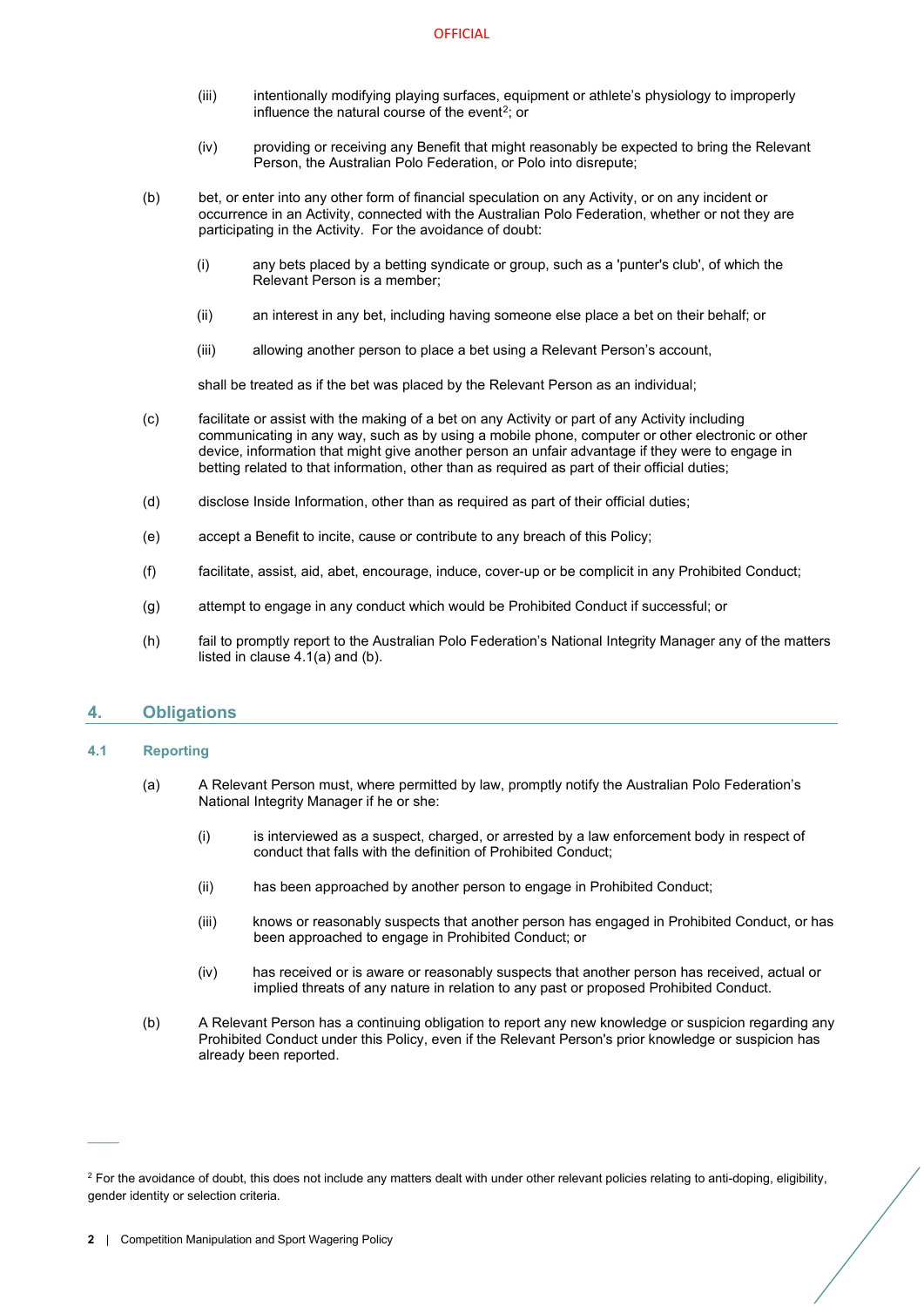- (c) Notification by a Relevant Person under this clause [4.1](#page-3-1) may be made verbally or in writing by the Relevant Person and may be made anonymously if there is a genuine concern of reprisal. A Relevant Person who makes a report anonymously is responsible for keeping a record that will allow them to confirm that they have met their obligations under clause [4.1](#page-3-1)[\(a\).](#page-3-2)
- (d) The NSO and Relevant Persons should be aware of relevant Commonwealth, State and Territory legal requirements to report criminal activity in relation to the manipulation of sporting competitions (matchfixing) and Inside Information.

## <span id="page-4-0"></span>**4.2 Information sharing**

- (a) The Australian Polo Federation and Sport Integrity Australia may share information (including Personal Information as defined in the *Privacy Act 1988* (Cth)) at any time relating to Relevant Persons or Relevant Organisations with Wagering Service Providers, law enforcement agencies, government agencies or other sporting organisations to prevent, identify and investigate alleged Prohibited Conduct.
- (b) The Australian Polo Federation must share the following information with Sport Integrity Australia:
	- (i) Any notification received from a Relevant Person under claus[e 4.1;](#page-3-1) and
	- (ii) Any information received from Wagering Service Providers under clause 4.3.
- (c) In sharing information, the Australian Polo Federation will remain bound by the legal obligations contained in the *Privacy Act 1988* (Cth) and the Australian Polo Federation's Privacy Policy.

#### <span id="page-4-1"></span>**4.3 Monitoring by Wagering Service Providers**

- (a) Relevant Persons must disclose information to the Australian Polo Federation and Sport Integrity Australia regarding all of their commercial agreements, interests, and connections with Wagering Service Providers. For the avoidance of doubt, this does not include the disclosure of accounts that Relevant Persons may hold with Wagering Service Providers.
- (b) The Australian Polo Federation will work with Wagering Service Providers to ensure the ongoing integrity of Activities under the auspices of the Australian Polo Federation and Polo Organisations.
- (c) The Australian Polo Federation or Sport Integrity Australia may request Wagering Service Providers to monitor and conduct regular audits of their databases and records to monitor the incidents of suspicious betting transactions (including single or multiple betting transactions or market fluctuations) that may indicate or tend to indicate that Relevant Persons have engaged in Prohibited Conduct under this Policy.
- (d) To enable the Wagering Service Provider to conduct such audits, the Australian Polo Federation may, from time to time and subject to any terms and conditions imposed by the Australian Polo Federation (including in relation to confidentiality and privacy), provide to Wagering Service Providers details of Relevant Persons who are precluded by this Policy from engaging in Prohibited Conduct.
- (e) Wagering Service Providers may provide the Australian Polo Federation with regular written reports on incidents of suspicious betting transactions (including single or multiple betting transactions or market fluctuations) that may indicate or tend to indicate that Relevant Persons have engaged in Prohibited Conduct.
- (f) All requests for information or provision of information by Sport Integrity Australia, the Australian Polo Federation or a Wagering Service Provider shall be kept strictly confidential and shall not be divulged to any third party or otherwise made use of, except where required by law or by this Policy, is permitted by the Australian Polo Federation or Wagering Service Provider, or where information is already in the public domain other than because of a breach of this Policy.

#### <span id="page-4-2"></span>**4.4 Sponsorship within Polo**

- (a) The Australian Polo Federation may enter into a commercial arrangement with a Wagering Service Provider from time to time, subject to any applicable legislative requirements.
- <span id="page-4-3"></span>(b) A Relevant Organisation may enter into a commercial arrangement with a Wagering Service Provider with the written consent of Australian Polo Federation. Such consent may be withheld at the discretion of Australian Polo Federation where the proposed commercial arrangement: